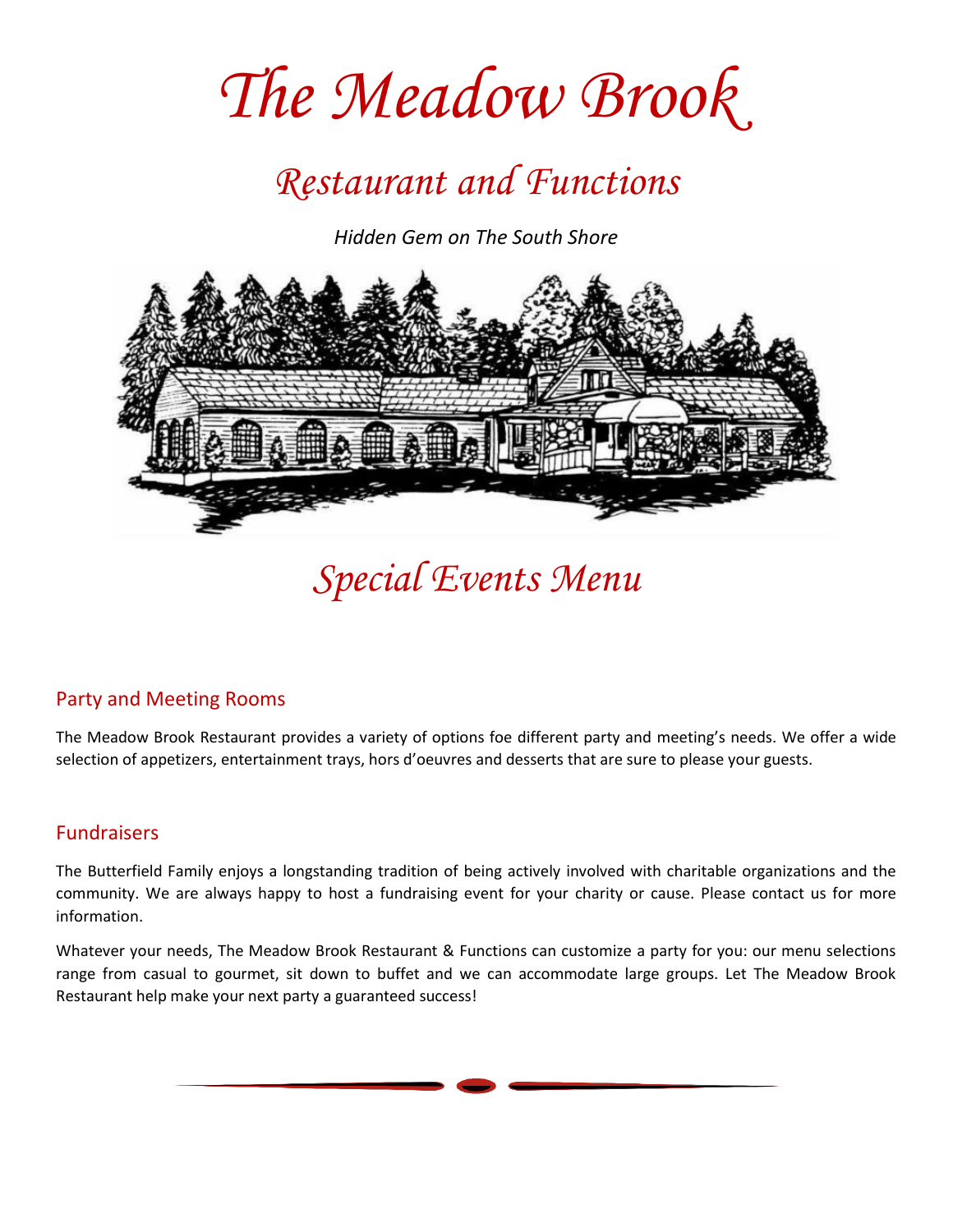# *HORS D'OEUVRES*

In making your selections, please allow 6 -7 pieces per person per hour or 3–4 passed hors d'oeuvres per person for a pre-dinner reception. Cocktail Parties require a minimum of **\$25.00 per person**

#### HOT HORS D'OEUVRES

Please note the following prices are per 50 pieces

| MINI BEEF WELLINGTON -          | \$125 | <b>VEGETABLE SPRING ROLLS -</b>  | \$100 |
|---------------------------------|-------|----------------------------------|-------|
| STUFFED POTATO WEDGES -         | \$95  | <b>CHICKEN WINGS -</b>           | \$125 |
| stuffed with bacon and cheese   |       | traditional, teriyaki or buffalo |       |
| <b>BACON WRAPPED SCALLOPS -</b> | \$125 | MINI FRANKS IN PUFF PASTRY -     | \$65  |
| STUFFED MUSHROOMS -             | \$95  | <b>CHICKEN SATAY -</b>           | \$85  |
| with seafood stuffing           |       | with Asian peanut sauce          |       |
| <b>HAWIAN CHICKEN KABOBS -</b>  | \$85  | <b>GREEK SPANAKOPITA -</b>       | \$100 |
| <b>CHICKEN PESTO SKEWERS -</b>  | \$85  | <b>CHICKEN TENDERS -</b>         | \$95  |
| COCONUT BREADED SHRIMP -        | \$105 | with honey mustard dipping       |       |
|                                 |       |                                  |       |

#### COLD HORS D'OEUVRES

Please note the following prices are per 50 pieces

| <b>SHRIMP COCKTAIL -</b>           |  | market |
|------------------------------------|--|--------|
| served with cocktail sauce         |  |        |
| PROSCIUTTO WRAP MOZZARELLA - \$120 |  |        |
| <b>TOMATO BRUSCETTA</b>            |  | \$100  |
| with fresh mozzarella and basil    |  |        |

| MELON WRAPPED PROSCIUTTO - \$95             |       |  |  |  |  |
|---------------------------------------------|-------|--|--|--|--|
| <b>ANTIPASTO SKEWERS -</b>                  | \$100 |  |  |  |  |
| mozzarella, tomato, artichoke & black olive |       |  |  |  |  |
| FRUIT AND CHEESE KABOBS -                   | \$105 |  |  |  |  |

#### DISPLAYED HORS D'OEUVRES

All prices are based on a minimum of 50 guests

| \$3.95 <sub>pp</sub>                                                                                | <b>CHEESE AND CRACKERS -</b> | \$3.95 <sub>pp</sub>                                                              |  |  |
|-----------------------------------------------------------------------------------------------------|------------------------------|-----------------------------------------------------------------------------------|--|--|
| \$3.95 <sub>pp</sub>                                                                                | NACHO CHIPS WITH SALSA -     | \$2.95pp                                                                          |  |  |
| \$2.95 <sub>pp</sub>                                                                                |                              |                                                                                   |  |  |
| \$6.95 <sub>pp</sub>                                                                                | <b>ANTIPASTO PLATTER -</b>   | \$4.95 <sub>pp</sub>                                                              |  |  |
| a combination of hummus with pita chips, nacho<br>chips with salsa, and kettle chips with onion dip |                              | a lustful combination of marinated vegetables,<br>cured meats, cheeses and olives |  |  |
|                                                                                                     |                              | KETTLE CHIPS WITH ONION DIP - \$2.95pp                                            |  |  |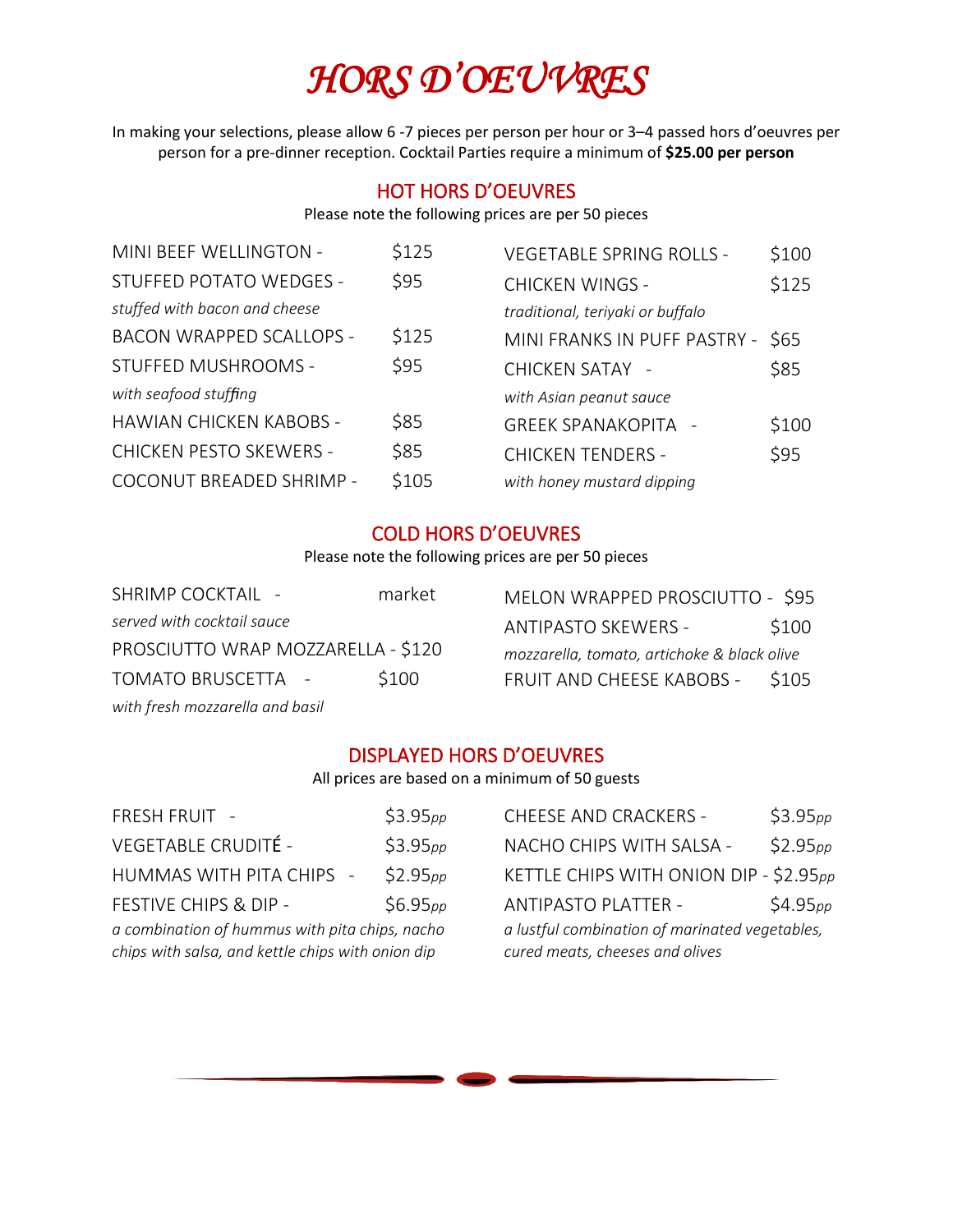

#### **FAMILY CELEBRATION BUFFET**

\$32.99 per person Includes rolls and butter, cookies, brownies and freshly brewed coffee and tea

#### ENTRÉES | CHOOSE 2

additional item add \$5 per person

#### STUFFED BREAST OF CHICKEN

*Traditional or Cranberry walnut*  HERB ROASTED CHICKEN IN WINE BARBECUE CHICKEN CHICKEN, BROCCOLI AND PENNE MAPLE BRINED PORK LOIN BOSTON BAKED SCROD BAKED SCROD NANTUCKET OLD WORLD STYLE MEATBALLS

TOP SIRLOIN OF ROAST BEEF +\$2 *with mushroom gravy* CHICKEN MARSALA CHICKEN PICCATA CHICKEN FRANÇAISE CHICKEN PARMESAN BAKED LASAGNA *meat or cheese* SAUSAGE, PEPPERS AND POTATOES BAKED COUNTRY HAM

#### **Complete your meal. Choose one of each:**

Apple Butternut Squash

Mixed Vegetables

Baby Carrots

#### **SALAD**

Fresh Garden Salad

Antipasto Salad +4

Caesar Salad

**VEGETABLE** Green Beans

#### **STARCH**

Penne Pasta with Sauce Mashed Potatoes Rice Pilaf Garlic Mashed Oven-Roasted Red Potatoes

#### **LITTLE ITALY BUFFET**

\$26.99 per person. Includes garlic bread, cookies, brownies and freshly brewed coffee and tea

#### ENTRÉES | CHOOSE 2

MEATBALLS IN SAUCE SAUSAGE & PEPPERS CHICKEN PARMESAN CHICKEN, BROC, PENNE

#### SALAD | CHOOSE 1

FRESH GARDEN SALAD CAESAR SALAD ANTIPASTO SALAD +4

#### PASTA | CHOOSE 1

PENNE with red sauce PENNE ala VODKA +2 BAKED ZITI +2 CHEESE RAVIOLI +2 STUFFED SHELLS +2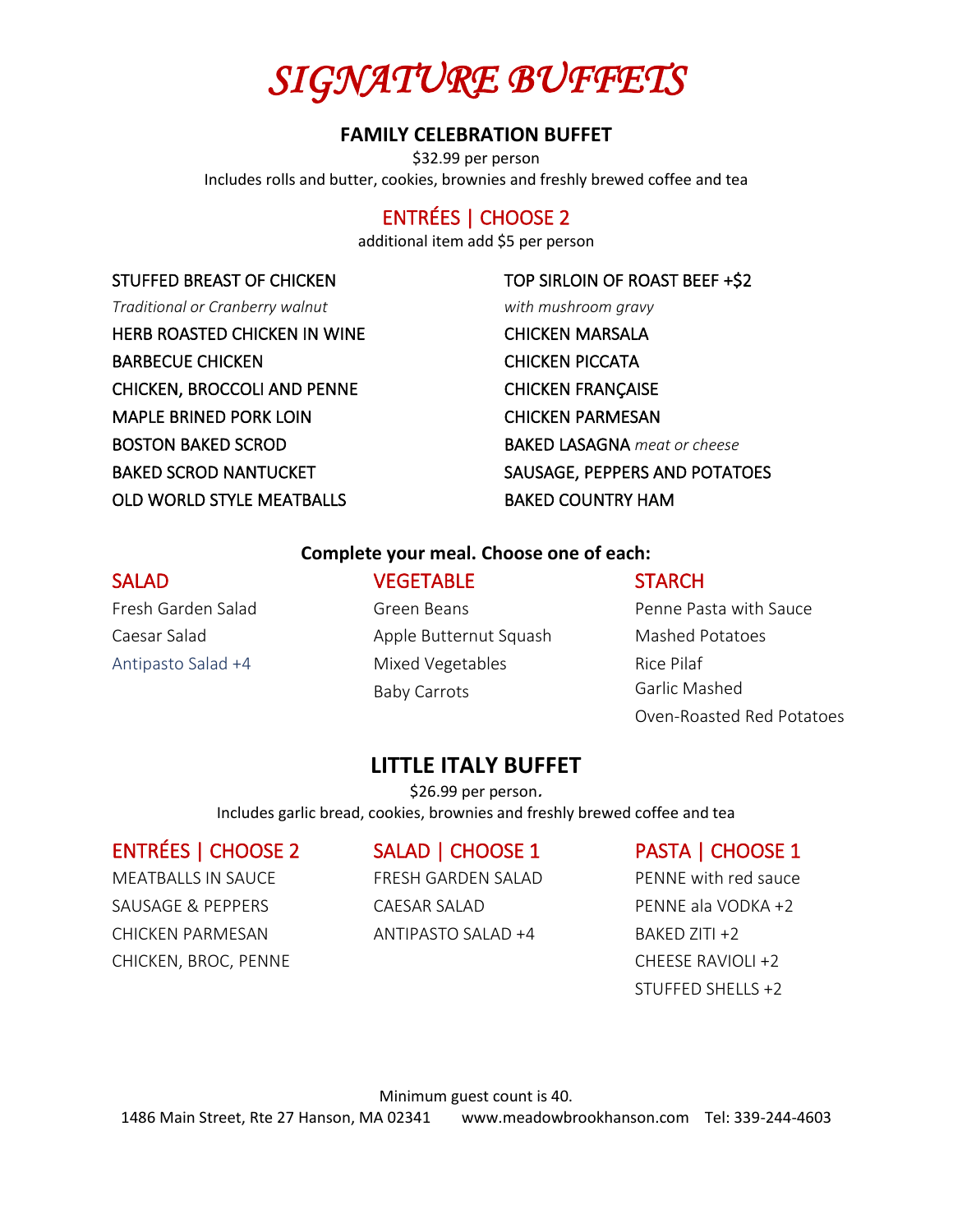# *SIT DOWN PLATED DINNER MENU*

All prices are based on a minimum of 50 guests. Includes rolls and butter and freshly brewed coffee and tea

#### ENTRÉES | CHOOSE 2

*Additional item add \$5 per person*

#### STUFFED BREAST OF CHICKEN - 29

*Traditional or Cranberry walnut* 

HALF ROASTED CHICKEN - 27

*Traditional or Barbecue* 

MAPLE BRINED PORK LOIN - 27 BOSTON BAKED SCROD - 29 CHICKEN MARSALA - 30 CHICKEN PARMESAN - 29 CHICKEN FRANCAISE - 30 VEAL PARMESAN - 31 NEW YORK STRIP - 39 ULTRA TENDER POT ROAST - 31 STUFFED FILLET OF SOLE - 31 *with Newburg*  BAKED SCROD NANTUCKET - 30 BAKED STUFFED JUMBO SHRIMP (4) - 33 SLOW ROASTED PRIME RIB OF BEEF - 39 SURF AND TURF - 45 *two stuffed shrimp with a Jr cut of prime rib*

### CHOOSE ONE OF EACH:

#### **VEGETABLE**

GREEN BEANS BABY CARROTS APPLE BUTTERNUT SQUASH SEASONAL MIXED VEGETABLES

#### SALAD

CRISP GARDEN SALAD CARSAR SALAD CHICKEN SOUP FRESH FRUIT CUP

#### **STARCH**

MASHED POTATOES - GARLIC MASHED HOUSE RICE BAKED POTATO OVEN ROASTED RED POTATO PENNE PASTA WITH RED SAUCE

#### **DESSERT**

COOKIES AND BROWNIES VANILLA ICE CREAM *chocolate or strawberry sauce* APPLE CRISP

### **Plated Additions Add \$5**

SPINACH SALAD ANTIPASTO SALAD CAPRESE SALAD

PASTA COURSE **CHOWDER**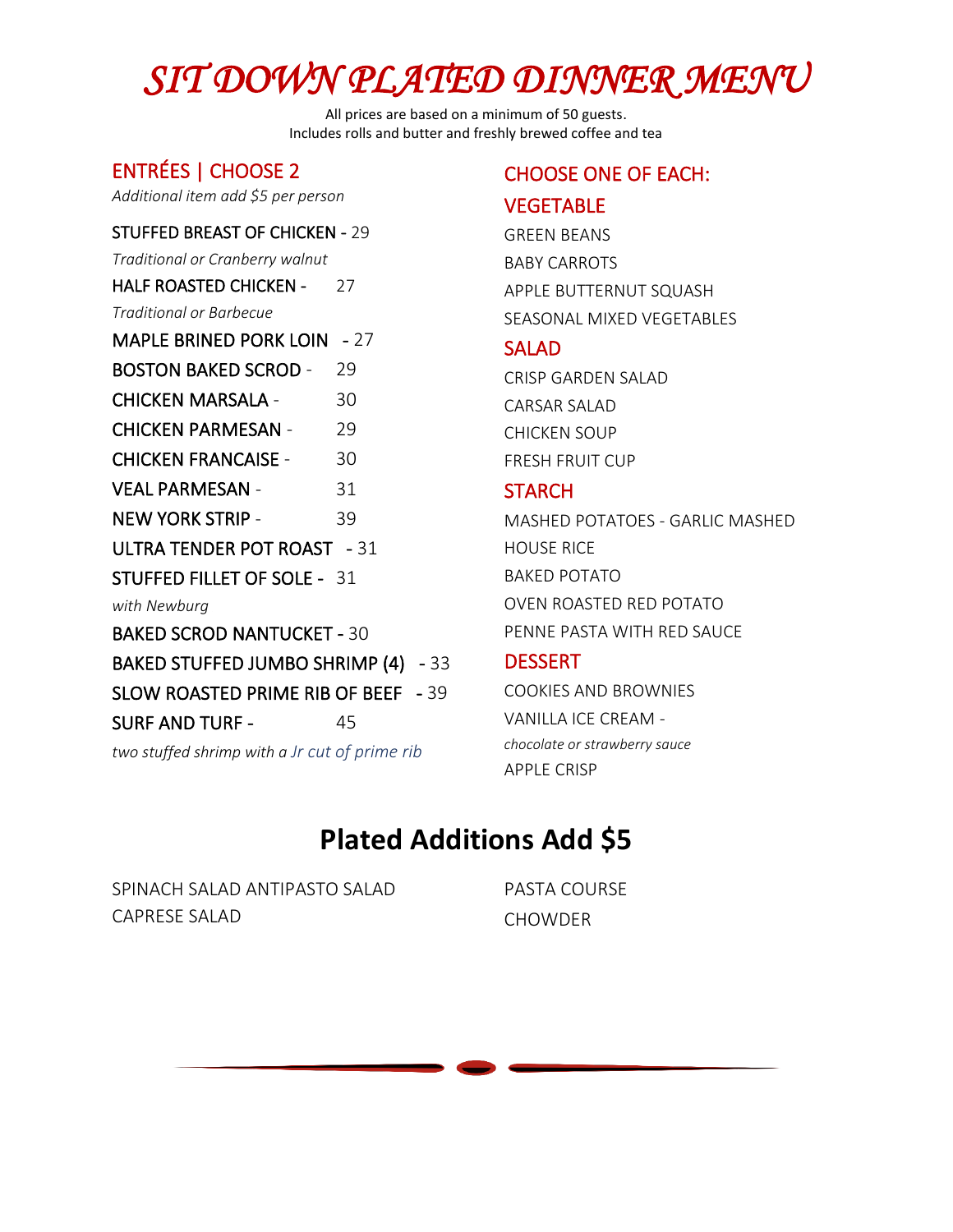## *THE MEADOW BROOK LUNCHEON BUFFETS*

#### **THE MEADOW BROOK YOU BUILD IT LUNCHEON BUFFET**

**\$28.99 per person** *Available Monday - Friday from 11am - 4pm* Includes rolls and butter and freshly brewed coffee and tea

#### ENTR**É**ES | CHOOSE 2

additional item add **\$5 per person**

#### STUFFED BREAST OF CHICKEN

*Traditional or Cranberry walnut* 

HERB ROASTED CHICKEN IN WINE

BARBECUE CHICKEN CHICKEN, BROCCOLI AND PENNE MAPLE BRINED PORK LOIN

- BOSTON BAKED SCROD
- BAKED SCROD NANTUCKET

OLD WORLD STYLE MEATBALLS

TOP SIRLOIN OF ROAST BEEF +\$2

*with mushroom gravy* 

CHICKEN MARSALA

CHICKEN FRANÇAISE

CHICKEN PARMESAN

BAKED LASAGNA *meat or cheese*

#### SAUSAGE AND PEPPERS

*oven roasted with potatoes & onions* 

#### BAKED COUNTRY HAM

#### SALAD | CHOOSE 1

CRISP GARDEN SALAD CARSAR SALAD PASTA SALAD RED BLISS POTATO SALAD

#### SIDES | CHOOSE 2

GREEN BEANS BABY CARROTS APPLE BUTTERNUT SQUASH SEASONAL MIXED VEGETABLES MASHED POTATOES RICE PILAF OVEN ROASTED RED POTATO PENNE PASTA WITH RED SAUCE

#### **DESSERT**

COOKIES AND BROWNIES

#### **THE FIELDSTONE BUFFET**

**\$21 per person** *Available Monday - Friday from 11am - 4pm* Includes rolls and butter, cookies and brownies and freshly brewed coffee and tea

#### SALADS | CHOOSE 2

FRESH GARDEN SALAD CAESAR SALAD POTATO SALAD PASTA SALAD

#### FINGER SANDWICHES

TUNA SALAD CHICKEN SALAD HAM & CHEESE

#### THE HOT | CHOOSE 1

CHICKEN, BROCCOLI, ZITI PENNE ALA VODKA BAKED ZITI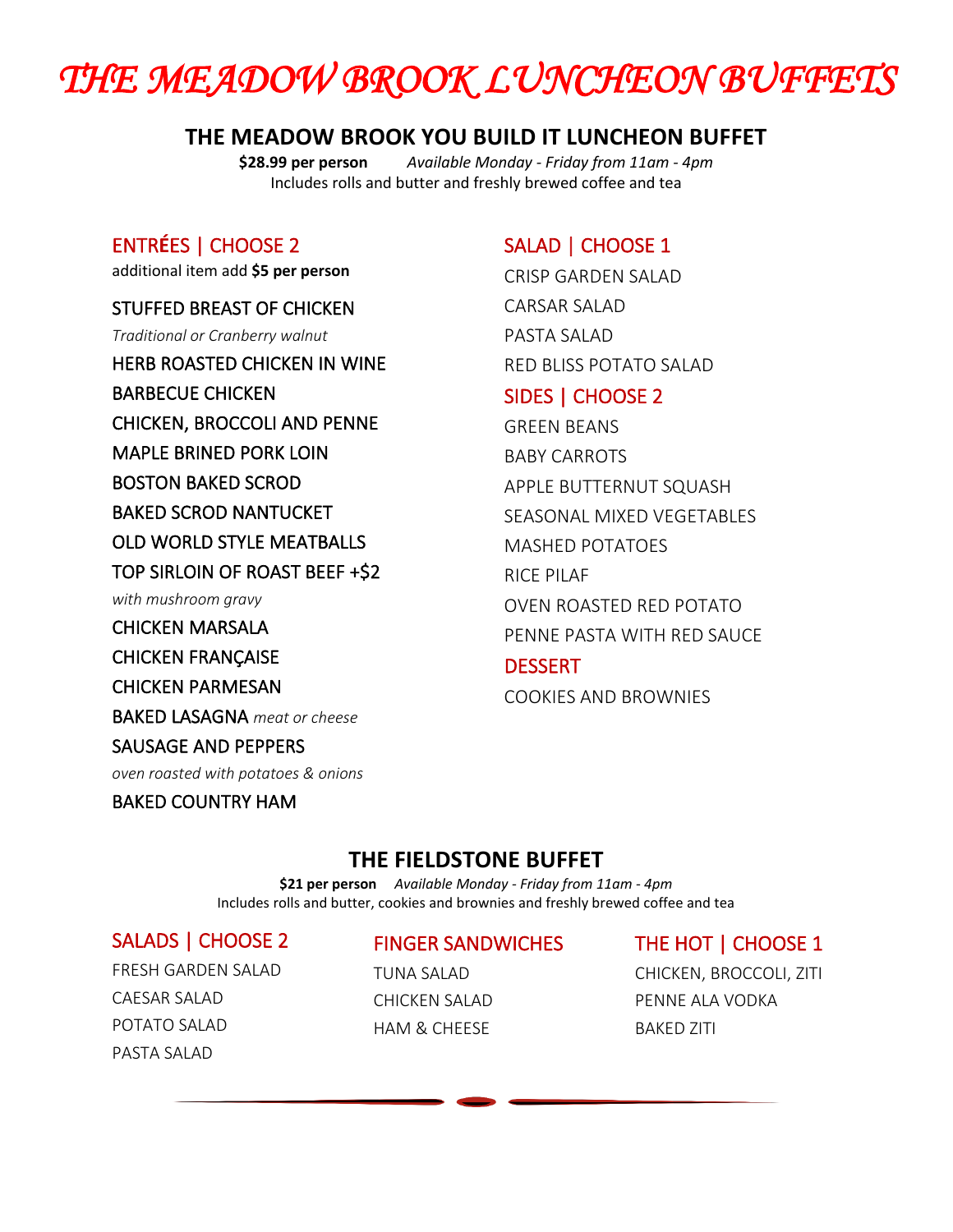### *THE MEADOW BROOK LUNCHEON BUFFETS*

*Available till 4pm*

#### **HANSON BUFFET**

**\$23 per person** *Available Monday - Friday from 11am - 4pm*

#### SALADS | CHOOSE 1

ENTREE I CHOOSE 2

INCLUDES

FRESH GARDEN SALAD CAESAR SALAD POTATO SALAD PASTA SALAD

RST CHICKEN & WINE SAUSAGE, PEPPER & POTATO MINI MEATBALLS IN SAUCE CHICKEN, BROCCOLI & ZITI

PASTA OR RICE PILAF ROLLS AND BUTTER COOKIES & BROWNIES COFFEE AND TEA

#### **THE TRI-TOWN BUFFET**

**\$23 per person** *Available Monday - Friday from 11am - 4pm* 

#### INCLUDES:

GARDEN OR CAESAR CHICKEN MARSALA CHICKEN PICCATA CHICKEN FRANCAISE HOUSE RICE MIXED VEGETABLE ROLLS AND BUTTER

COOKIES & BROWNIES COFFEE AND TEA

**DESSERT**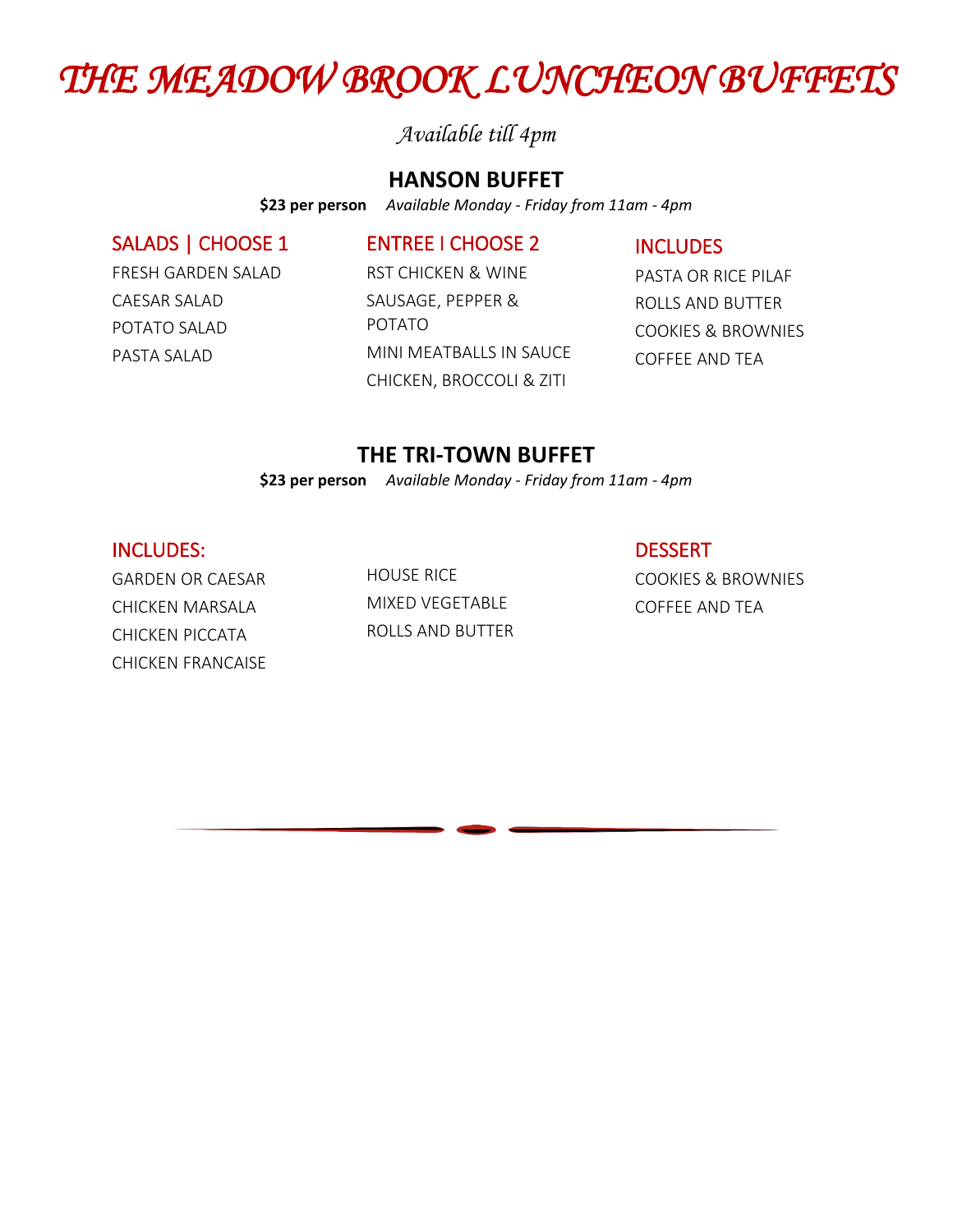## *PLATED LUNCHEON MENU*

All prices are based on a minimum of 40 guests. Includes rolls and butter and freshly brewed coffee and tea

#### ENTR**É**ES | CHOOSE 2

additional item add \$4 per person STUFFED BREAST OF CHICKEN 25 *Traditional or Cranberry walnut*  HALF ROASTED CHICKEN 23 *Traditional or Barbecue*  MAPLE BRINED RST PORK LOIN 23 BOSTON BAKED SCROD 25 STUFFED FILLET OF SOLE with Newburg 27 BAKED SCROD NANTUCKET 26 CHICKEN MARSALA 25 CHICKEN PARMESAN 23 CHICKEN FRANÇAISE 25 VEAL PARMESAN 25 ULTRA TENDER POT ROAST 24 OVEN ROASTED TURKEY 23 NEW YORK STRIP 39 BAKED STUFFED JUMBO SHRIMP (3) 29 SLOW ROASTED PRIME RIB OF BEEF 39

#### SALAD | CHOOSE 1

CRISP GARDEN SALAD CARSAR SALAD CHICKEN SOUP FRESH FRUIT CUP

#### SIDES | CHOOSE 2

GREEN BEANS BABY CARROTS APPLE BUTTERNUT SQUASH BAKED POTATO MIXED VEGETABLES MASHED POTATOES HOUSE RICE OVEN ROASTED RED POTATO PENNE PASTA WITH RED SAUCE

#### **DESSERT**

COOKIES AND BROWNIES VANILLA ICE CREAM *chocolate or strawberry sauce*  APPLE CRISP

#### Plated Additions & Substitutions

#### SUBSTITUTIONS +3

SPINACH SALAD ANTIPASTO SALAD CAPRESE SALAD

#### ADDITIONS +4

PASTA COURSE SOUP OR SALAD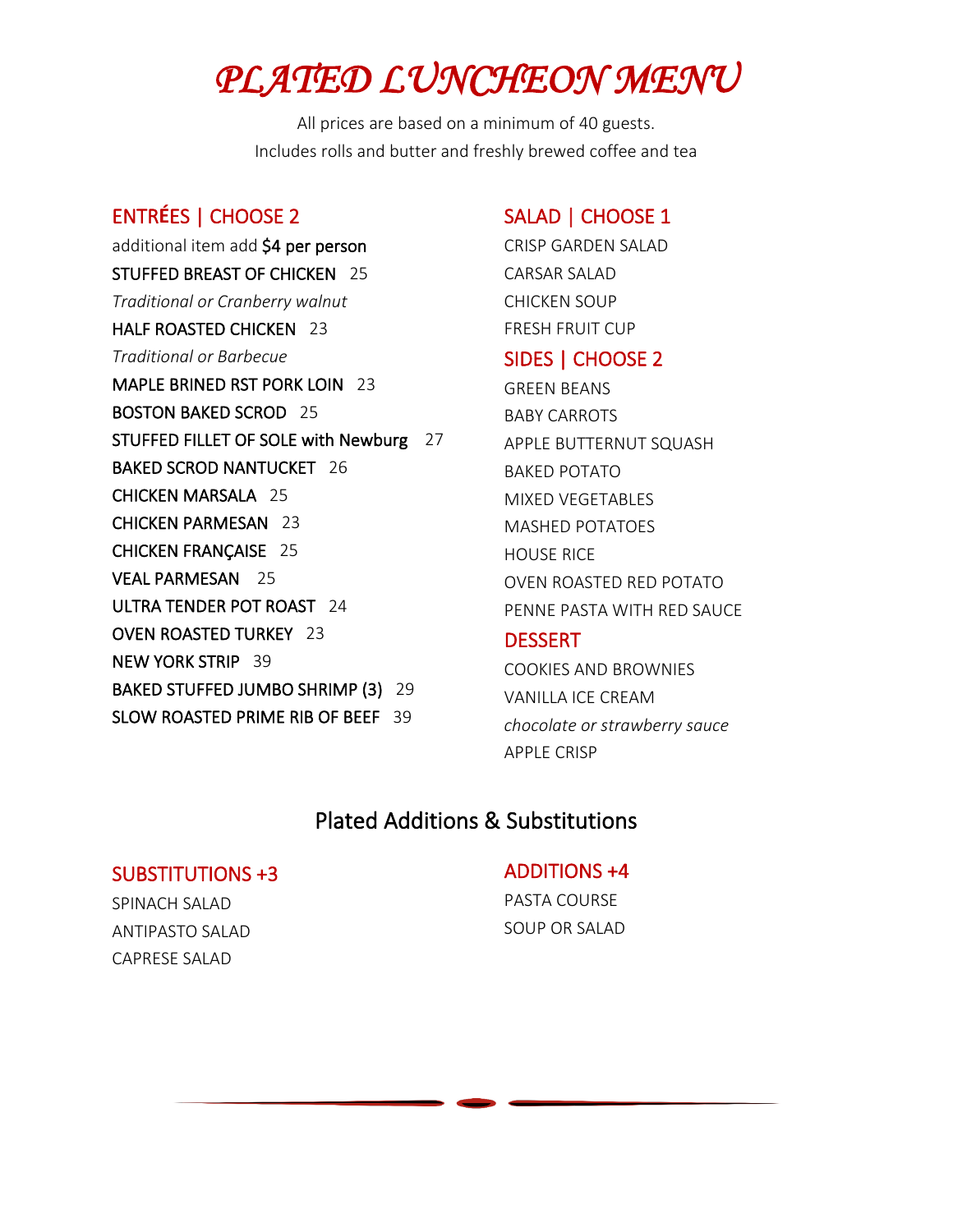### *BRIDAL AND BABY SHOWER BUFFETS*

#### **THE COLD BROOK BUFFET**

**\$19 per person**

#### SALADS | CHOOSE 2

FRESH GARDEN SALAD CAESAR SALAD POTATO SALAD PASTA SALAD

#### FINGER SANDWICHES

TUNA SALAD CHICKEN SALAD HAM & CHEESE

#### **INCLUDES**

COOKIES & BROWNIES COFFEE AND TEA

#### **THE FIELDSTONE BUFFET**

**\$21 per person**

Includes rolls & butter, cookies, brownies and freshly brewed coffee and tea

#### SALADS | CHOOSE 2 FRESH GARDEN SALAD

CAESAR SALAD POTATO SALAD PASTA SALAD

FINGER SANDWICHES TUNA SALAD

CHICKEN SALAD HAM & CHEESE

#### THE HOT | CHOOSE 1

CHICKEN, BROCCOLI, ZITI PENNE ALA VODKA BAKED ZITI STUFFED SHELLS

#### **HANSON BUFFET \$23 per person**

SALADS | CHOOSE 1

#### ENTREE | CHOOSE 2

FRESH GARDEN SALAD CAESAR SALAD

POTATO SALAD PASTA SALAD

RST CHICKEN & WINE SAUSAGE, PEPPER & POTATO MINI MEATBALLS IN SAUCE CHICKEN, BROCCOLI & ZITI

INCLUDES

PASTA OR RICE PILAF ROLLS AND BUTTER COOKIES & BROWNIES COFFEE AND TEA

### **BRIDAL / BABY SHOWER BUFFET**

**\$24 per person**

#### INCLUDES

CHEESE & FRUIT GARDEN SALAD ROLLS AND BUTTER CHICKEN MARASLA OR PICCATA HOUSE RICE SEASONAL VEGETABLES

**DESSERT** COOKIES & BROWNIES COFFEE AND TEA